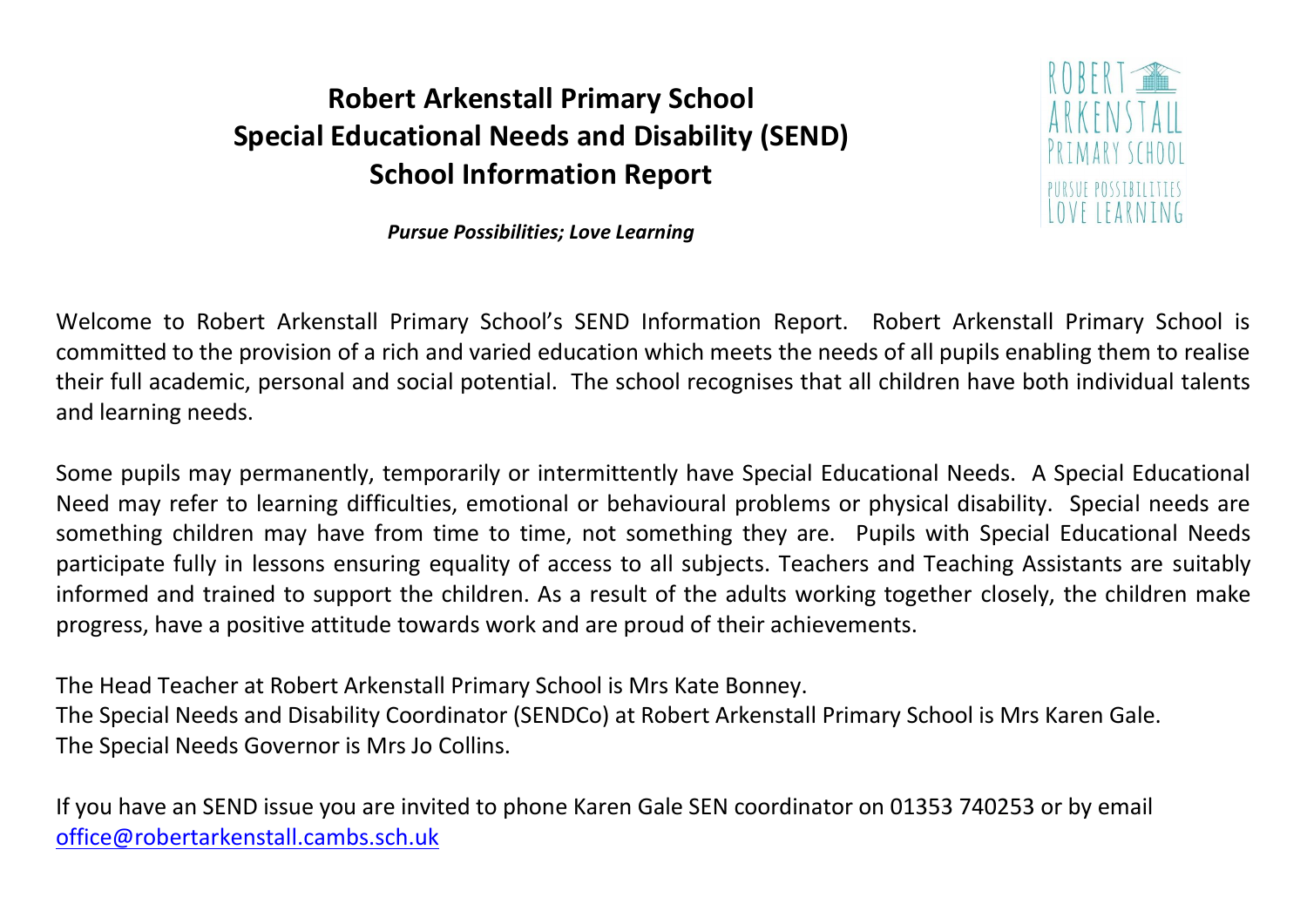## **Contents**

- How will Robert Arkenstall Primary School identify and assess my child's Special Educational Needs?
- What is the Robert Arkenstall approach to teaching children with Special Educational Needs or disability?
- How will the curriculum and learning environment be matched to meet my child's needs?
- What happens when a Special Educational Need has been identified?
- What are the interventions available at Robert Arkenstall Primary School?
- How is progress measured and monitored?
- How will Robert Arkenstall Primary School involve me in supporting my child with SEN?
- How will Robert Arkenstall Primary School involve my child in decision making?
- Who could be involved in supporting my child or our family?
- What do I do if I have a concern about the provision for my child with SEN?
- What will happen when my child moves from or to a different school setting?
- Are there any associated policies that I might find useful?
- What other support is available?

Larger print versions of this information report are available on request.

[office@robertarkenstall.cambs.sch.uk.](mailto:office@robertarkenstall.cambs.sch.uk)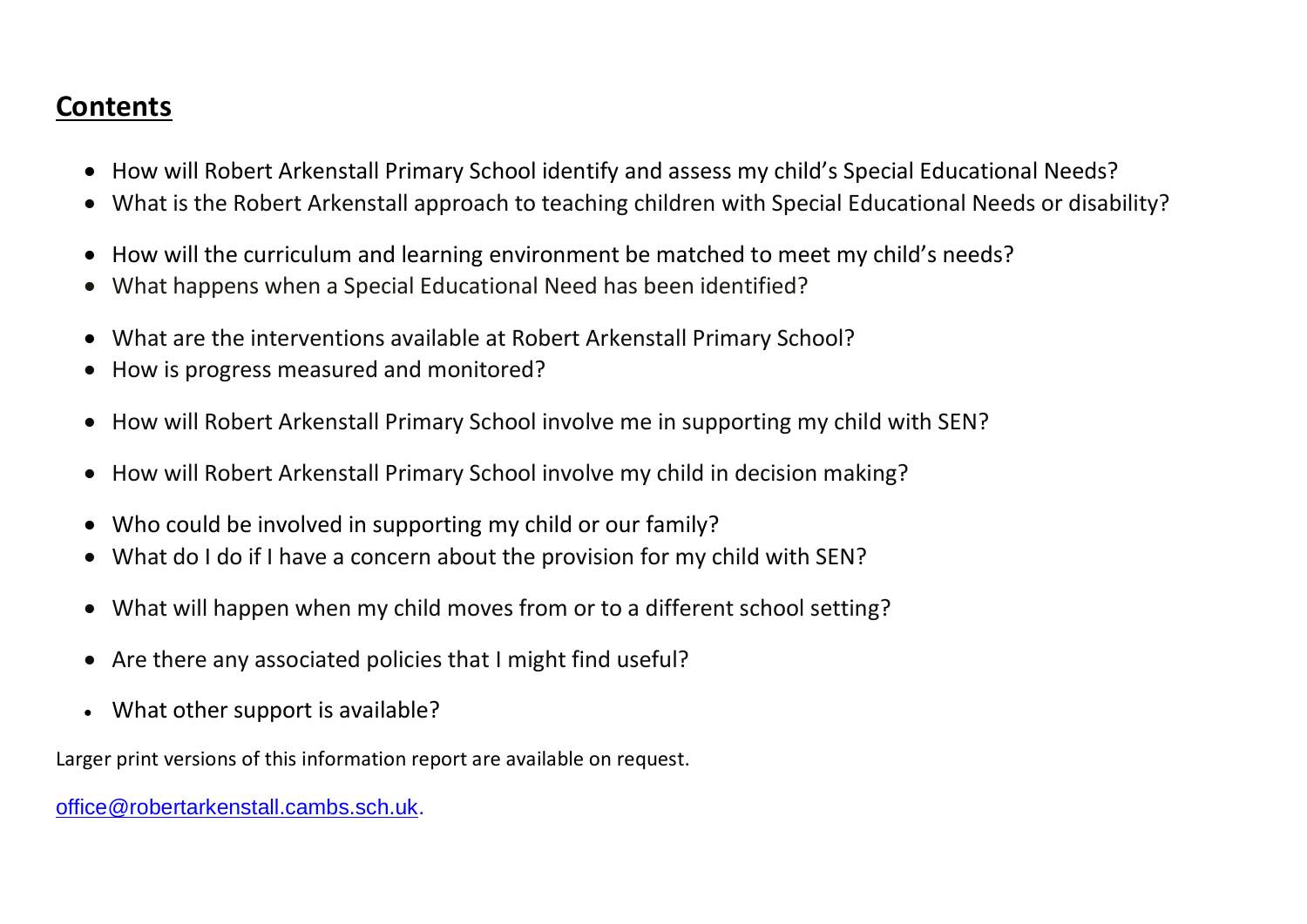**How will Robert Arkenstall Primary School identify and assess my child's Special Educational Needs?**

A pupil has SEND where their learning difficulty or disability calls for special educational provision, namely provision different from or additional to that normally available to pupils of the same age.

Children are continuously assessed and closely monitored in a variety of contexts and information can be obtained from a variety of sources:

- From the pupil themselves
- Parents/Carers
- Pupils
- Previous Educational Setting
- Class teacher
- Formal and Informal Assessments
- **•** Observation
- Analysis of data
- Pupil Progress Meetings
- Book scrutiny
- Educational and Medical Specialists
- Use of Checklists and Descriptors
- Attendance and behaviour data

Special Educational Needs will be considered within 4 broad areas:

- Cognition and Learning
- Communication and Interaction
- Social, emotional and mental health difficulties
- Sensory and/or physical needs

If you have any concerns regarding your child's learning, please initially make an appointment to speak to the Class teacher, who will then liaise with the Special Educational Needs Coordinator (SENDCo) where appropriate. If you wish to discuss a specific area of Special Educational Need or Disability, then please contact our SENDCo: Mrs Karen Gale (01353 740253).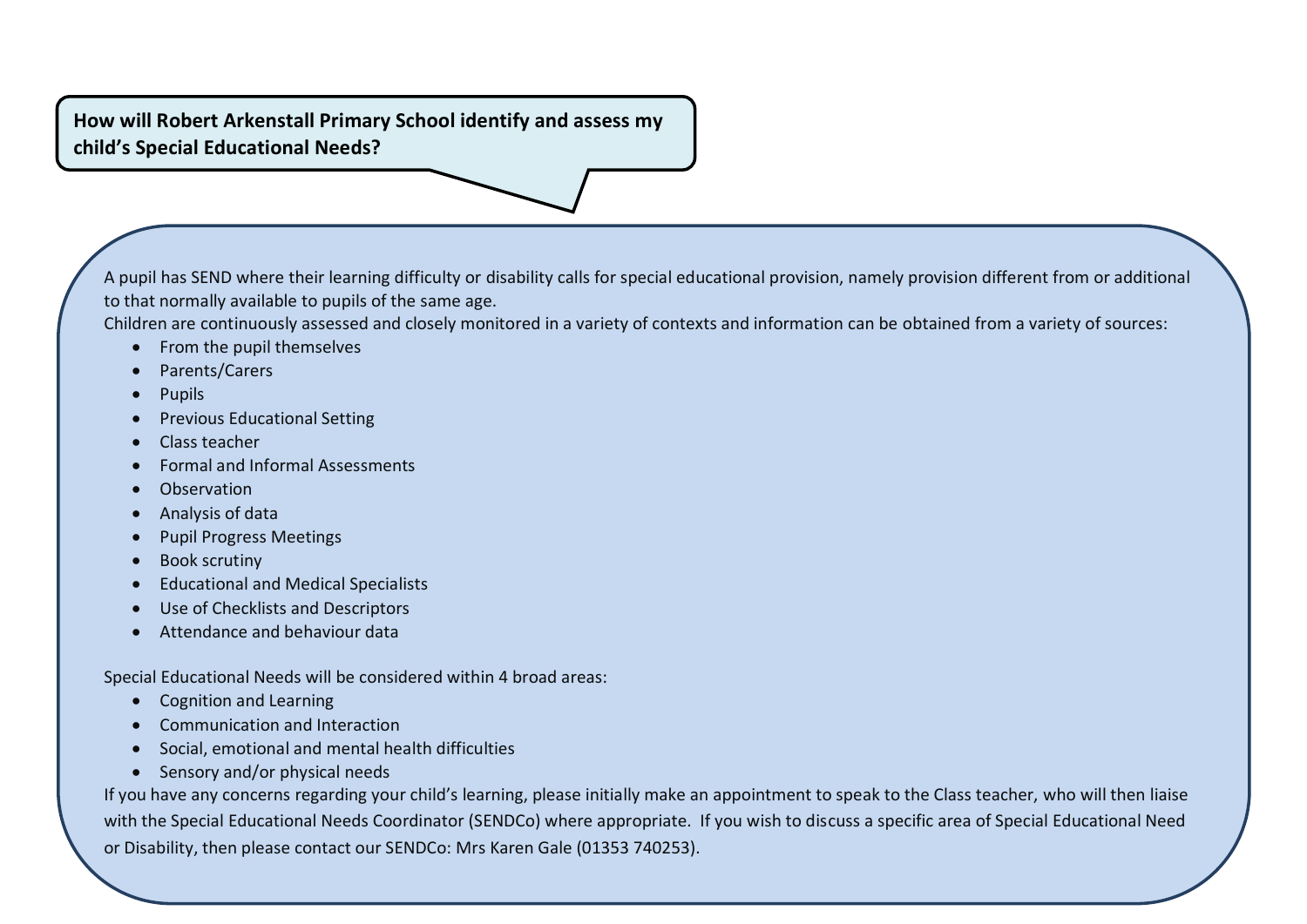**What is the Robert Arkenstall approach to teaching children with Special Educational Needs or disability?**

The SEND Code of Practice (2014)

[https://www.gov.uk/government/uploads/system/uploads/attachment\\_data/file/398815/SEND\\_Code\\_of\\_Practice\\_January\\_2015.pd](https://www.gov.uk/government/uploads/system/uploads/attachment_data/file/398815/SEND_Code_of_Practice_January_2015.pdf) [f](https://www.gov.uk/government/uploads/system/uploads/attachment_data/file/398815/SEND_Code_of_Practice_January_2015.pdf) recognises that 'Special educational provision is underpinned by high quality teaching and is compromised by anything less' (p14). All children will receive excellent teaching in the classroom. This is known as Quality First Teaching. Quality First Teaching means that:

- Expectations for your child are high
- Understanding of what your child already knows, can do and can understand is good
- Flexible approaches to teaching are employed
- Specific Strategies are matched to support your child's learning need
- Assessment is rigorous so that any gaps in understanding or learning are addressed quickly.

Teaching Assistants (TAs) are used to support children in lessons and also to run Intervention groups. These may be 1:1 or small groups depending on the targets which needs to be addressed.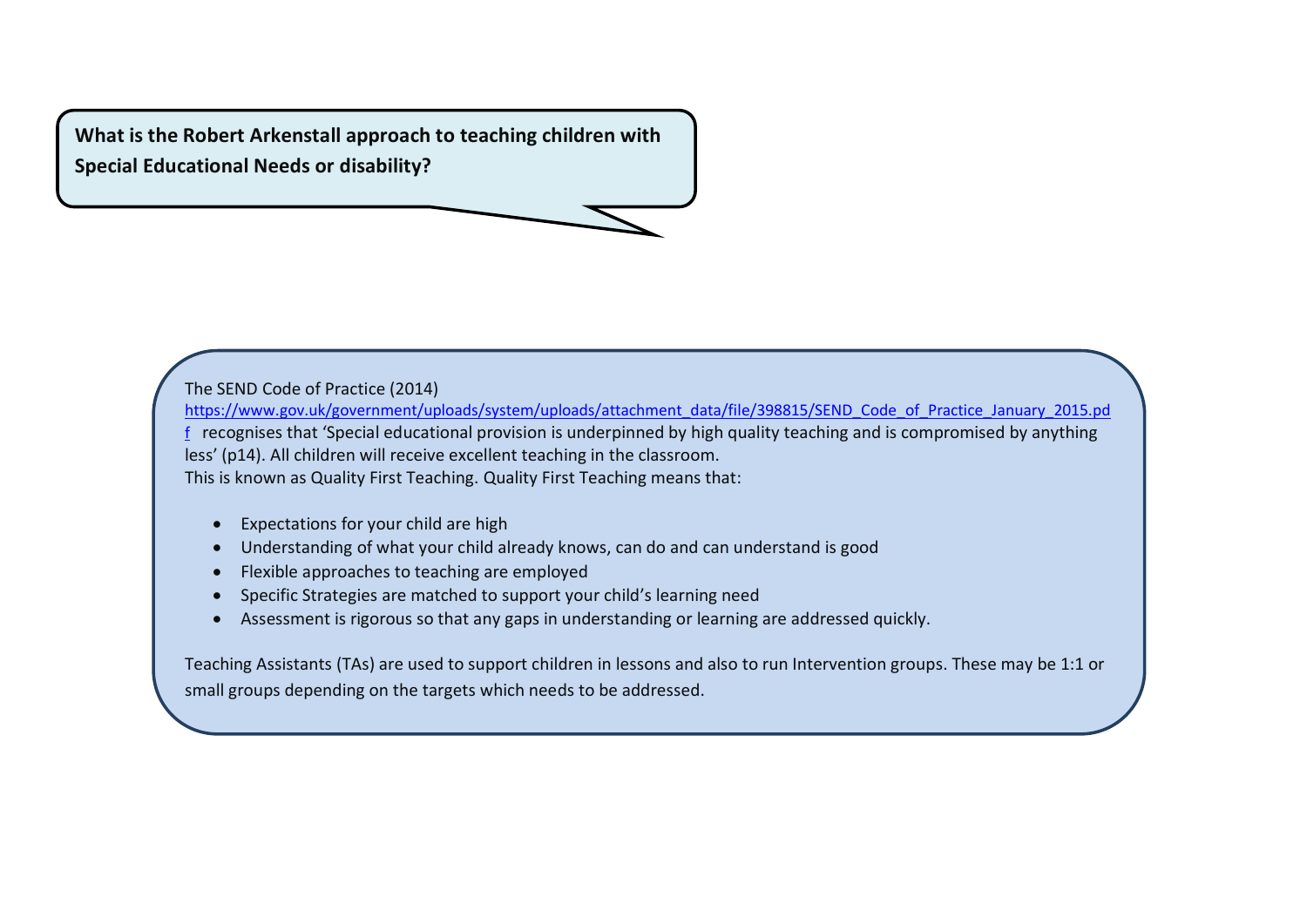**How will the curriculum and learning environment be matched to meet my child's needs?** 

At Robert Arkenstall Primary School our priority is to ensure that all children, including children with SEND have access to outstanding lessons which are appropriately differentiated and personalised to meet the needs of individual children. We also recognise that some children will require educational provision that is 'additional to' or 'different from' this. To achieve this, we engage in a cyclical four-stage process: 'Assess, Plan, Do and Review':

- **Assess**: The class teachers and if necessary the Inclusion Manager or professionals from external agencies, assess the needs of the individuals.
- **Plan**: We identify the barriers to learning, intended outcomes and plan appropriate support and intervention to meet those outcomes.
- **Do**: We provide appropriate support either within the classroom or as part of a targeted intervention programme. This could involve the provision of a resource, a change in an approach to learning, access to technology or working with an adult.
- **Review**: We evaluate the impact of the support provided and consider whether changes to the support need to be made.

This support is recorded and evaluated in the school's Pupil Progress Grids.

Through consultations with teachers, TAs, parents, children and the Senior Leadership Team , the Head Teacher and SENDCO makes decisions regarding the most effective allocation of resources in order to most effectively meet the needs of the children with SEN within the school. This includes physical and human resources. Teaching Assistants are allocated carefully according to their skills and experience.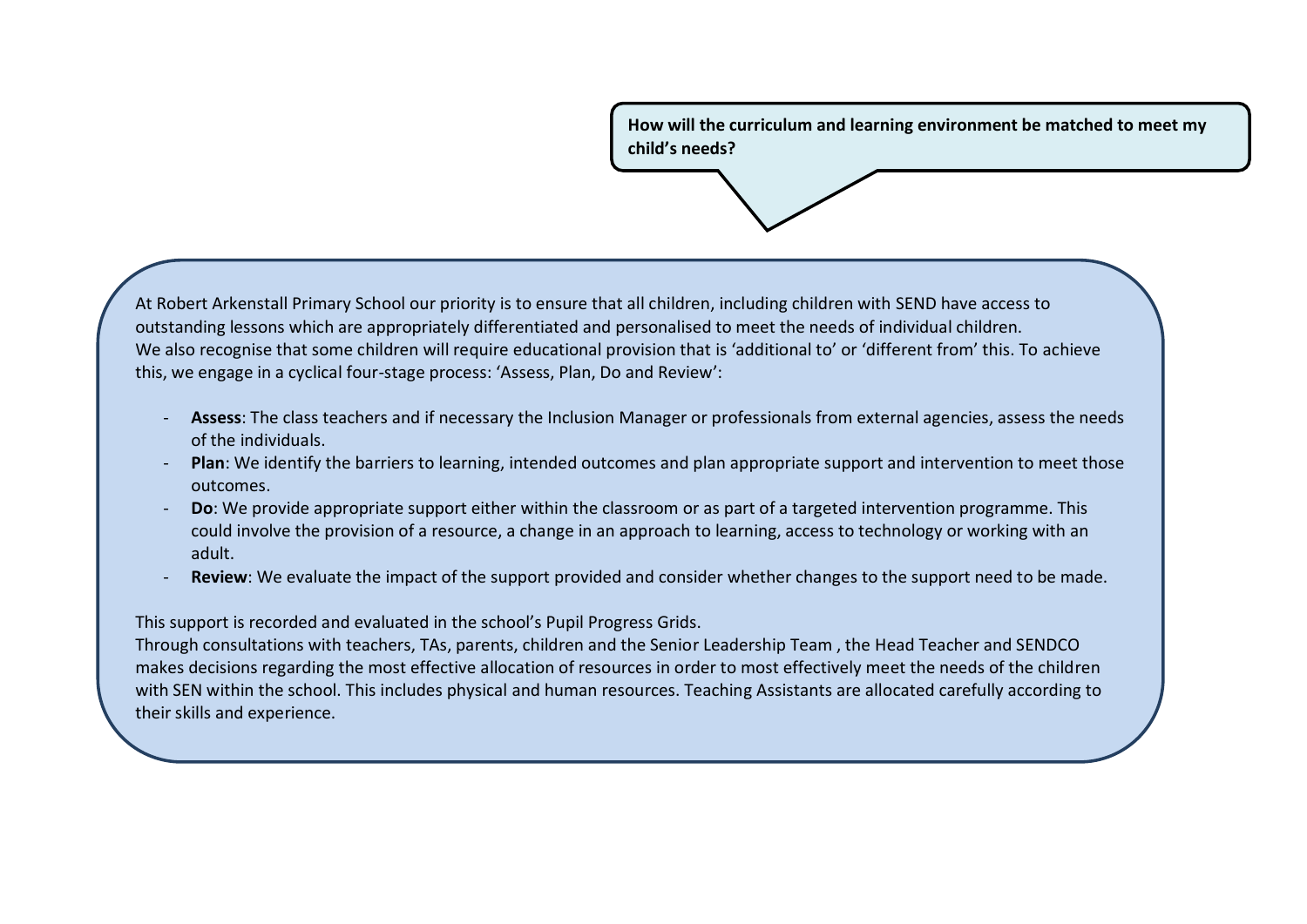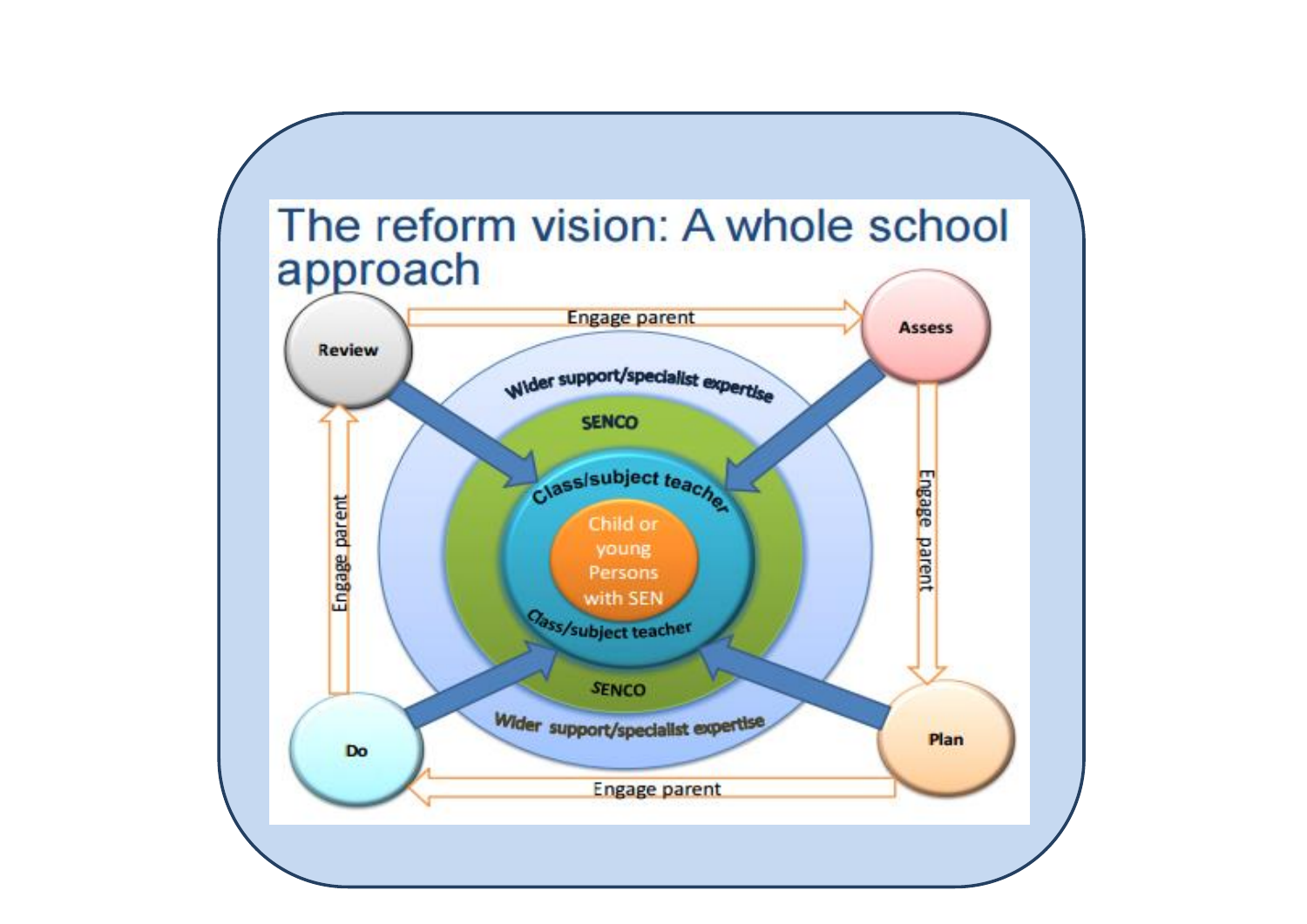**What happens when a Special Educational Need has been identified?**

The school will set up a meeting to discuss this with you, the parent or carer, listening to any concerns you may have and planning the way forward. Alternatively Parents/Carers may also arrange a meeting with school staff if they have identified a need in their child. If further advice is required from external agencies there will be a consent form (RIC) or EHA (Early Help Assessment) to complete. An Individual Support Plan may then be written and targets set. Depending on the age of the child, the teacher may consult with the child to find out how they feel about their learning, discussing the aids and barriers to their progress and wellbeing, along with setting targets to meet their needs. Targets will be set and monitored in a cycle of assess-plando-review with the participation of the child and parents/carers.

> **How additional support allocated and what is the range of provision offered at Robert Arkenstall School?**

- Cambridgeshire County Council school budget includes money for supporting pupils with SEND. The Head Teacher decides on the deployment of resources in consultation with the Governors and SENDCo, on the basis of needs across the school.
- The Class Teacher provides High Quality First Teaching which is based on having high expectations of all pupils, building on previous differentiated learning, using multi-sensory approaches to accommodate all learning styles and having specific strategies in place to support the learning. All teachers follow a clear school behaviour policy and training in SEND is ongoing and as required.
- Communications with Parents/Carers include informal discussion after school, formal agreed review meetings and consultation times, home/school communication book if appropriate and the end of year report.
- Specific resources and strategies will be used to support the child individually and/or in groups as appropriate. This may include support given by a Teaching Assistant in the lesson or within an intervention.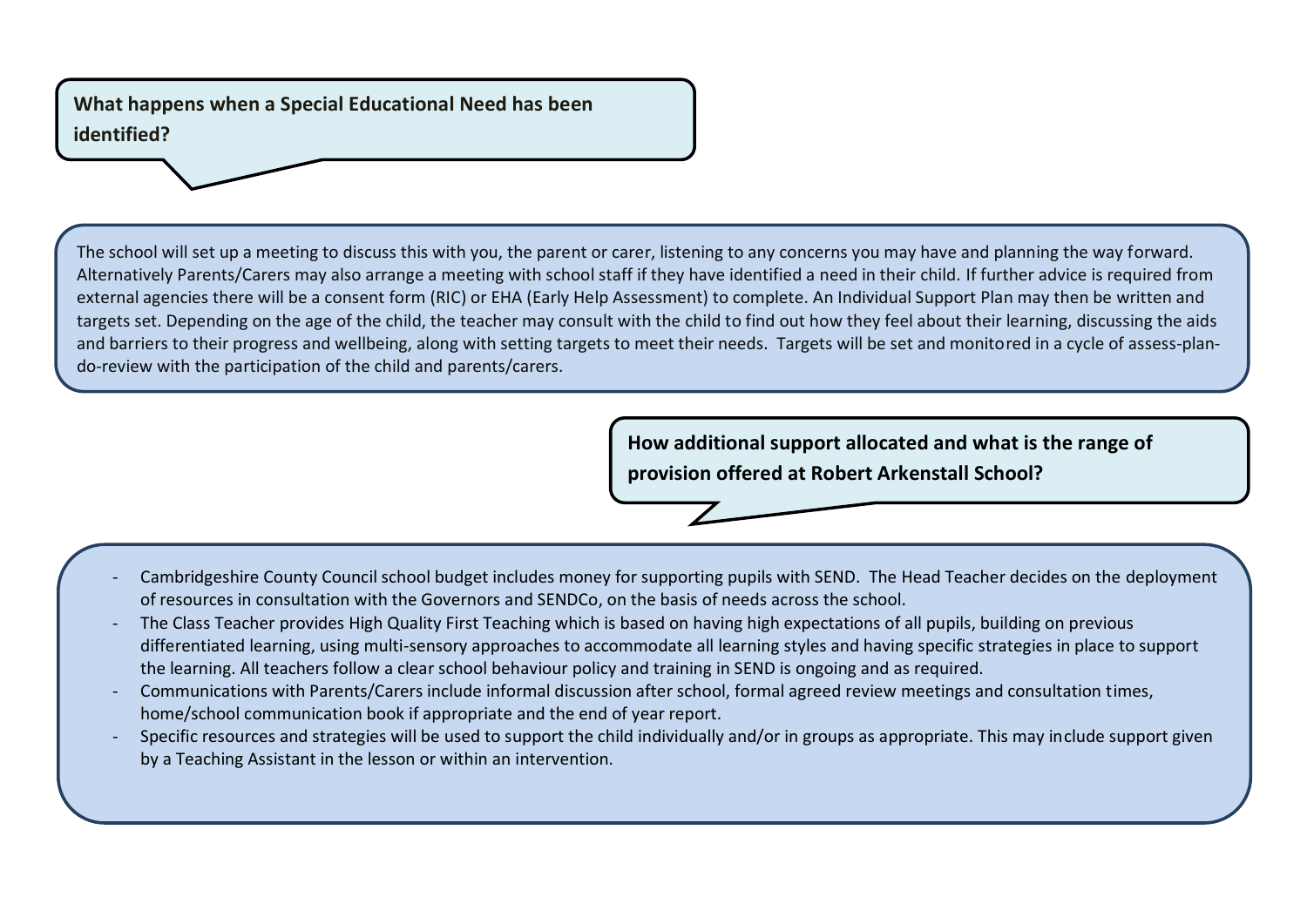**What are the interventions available at Robert Arkenstall Primary School?**

These are usually led by a Teaching Assistant under the direction of the Class Teacher/SENDCo, with the aim of making accelerated progress over a set amount of time. The targets should be SMART (Specific, Measurable, Attainable, Realistic and Time bound) and progress will be reassessed at regular intervals.

Some examples of interventions and equipment which may be used at Robert Arkenstall are:

- **Maths** 1st Class @ Number, Number Box, plus a range of equipment eg beadstrings, number grids etc
- **Reading and Writing** Project X Code, Word Shark, Clicker 6
- **Fine and Gross Motor** Sensory Circuits, Fine Motor skills group, Adapted pens/pencils and grips, Adapted rulers and scissors
- **Communication and Interaction** ELKLAN, Lego Therapy, pre tutoring of vocabulary and concepts
- **Social, emotional and mental health difficulties** 1-1 or small group work, Social Skills groups, Circle of Friends, Social Stories

**How is progress measured and monitored?**

We evaluate the effectiveness of the provision for pupils with Special Educational Needs regularly through

Continual monitoring by the Class Teacher

- Ongoing dialogue between SENDCo, Class Teachers, Teaching Assistants, Parents/Carers and Pupils as appropriate
- Pre and post intervention data
- Formal and Informal Assessments
- **Observation**
- One Page Profiles
- Analysis of data
- Pupil Progress Meetings
- Book and planning scrutiny
- Assessments and reports provided by Educational and Medical Specialists
- Use of Checklists and Descriptors
- Attendance and behaviour data
- Pupils with a Statement/ECH plan are formally reviewed through the Annual Review process.

The SENDCo and SEND governor meet regularly to discuss the provision for children with SEN. The SENDCo meets with the Teaching Assistants on a weekly basis to review provision and progress.

Each term, the performance data of children with SEND is analysed by SENDCo and areas of need are identified and adjustments to provision are made.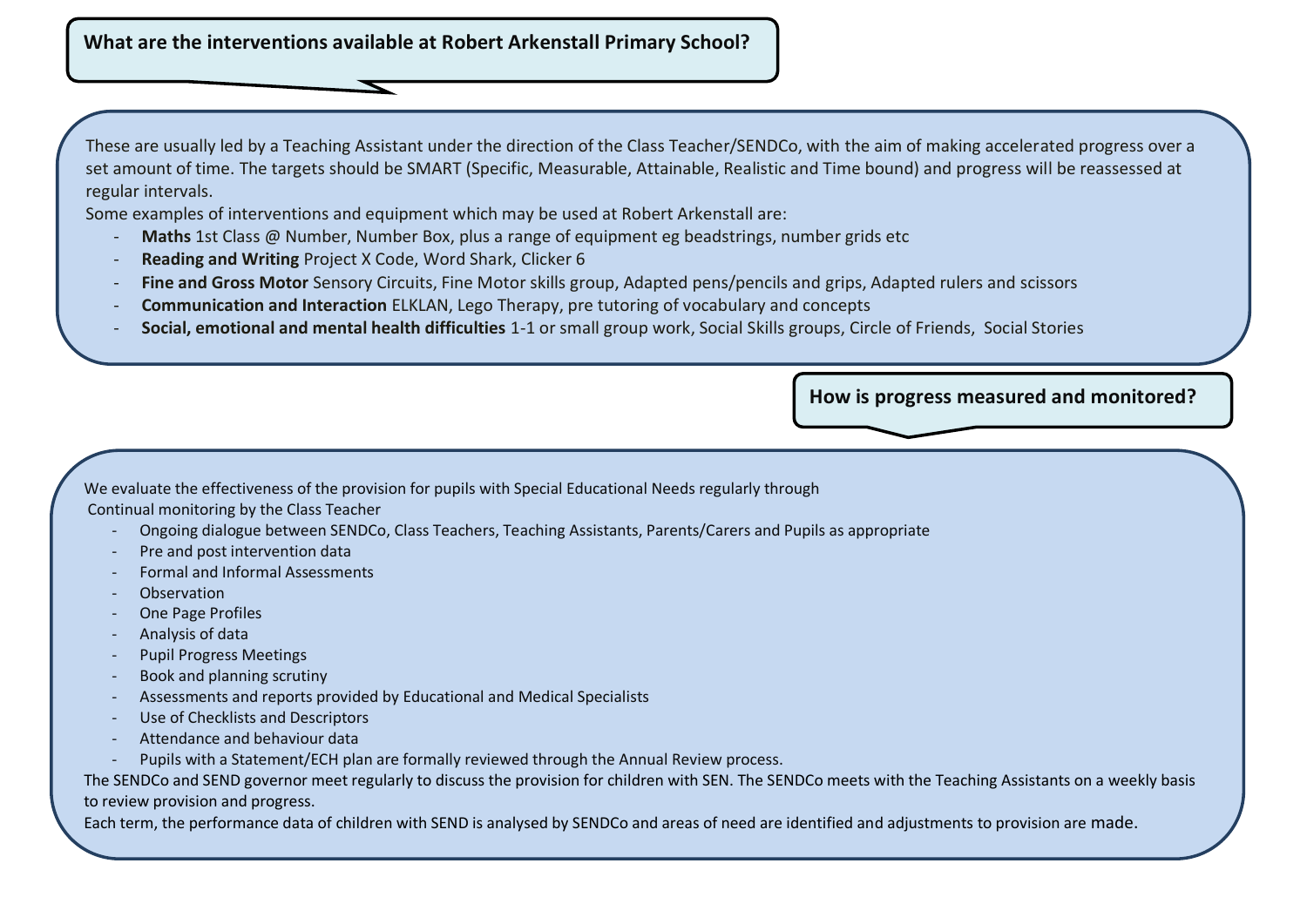**How will Robert Arkenstall Primary School involve me in supporting my child with SEN?**

At Robert Arkenstall Primary School, we recognise the value of working in collaboration with parents and carers of children with SEN in order to achieve the best outcomes for them. As a school, we strive to ensure a high level of communication with parents so that you feel well informed about what is happening in school and how your child is progressing. This includes parent consultation evenings, open classroom events and school reports.

We hope to meet with parents of children with SEND as they join our school, either in Reception or in later years.

For children with Education, Health and Care Plans (previously known as Statements of Educational Needs), parents will be invited to attend their Annual Review meeting in which children's progress against their individual targets is looked at in detail and decisions about future provision is jointly agreed.

For children with Individual Support Plans (ISPs), parents are invited to a termly review meeting and will also receive copies of the reviewed ISPs along with their new targets and are encouraged to feedback with comments.

We have a variety of other methods of communicating with parents according to the needs of the individual child. This can include phone calls, home-school books, email or letters home. We hope that you will make contact with either your child's class teacher or the SENDCo (Mrs Gale) at any point in the year if you would like to discuss the provision for your child.

We also have a Family Support Officer, Emily Norman, who can provide or signpost support for parents or families through termly drop in sessions. Parents will also find information and guidance from the SENDIASS Team via the Local Offer,<http://www.cambridgeshire.gov.uk/send>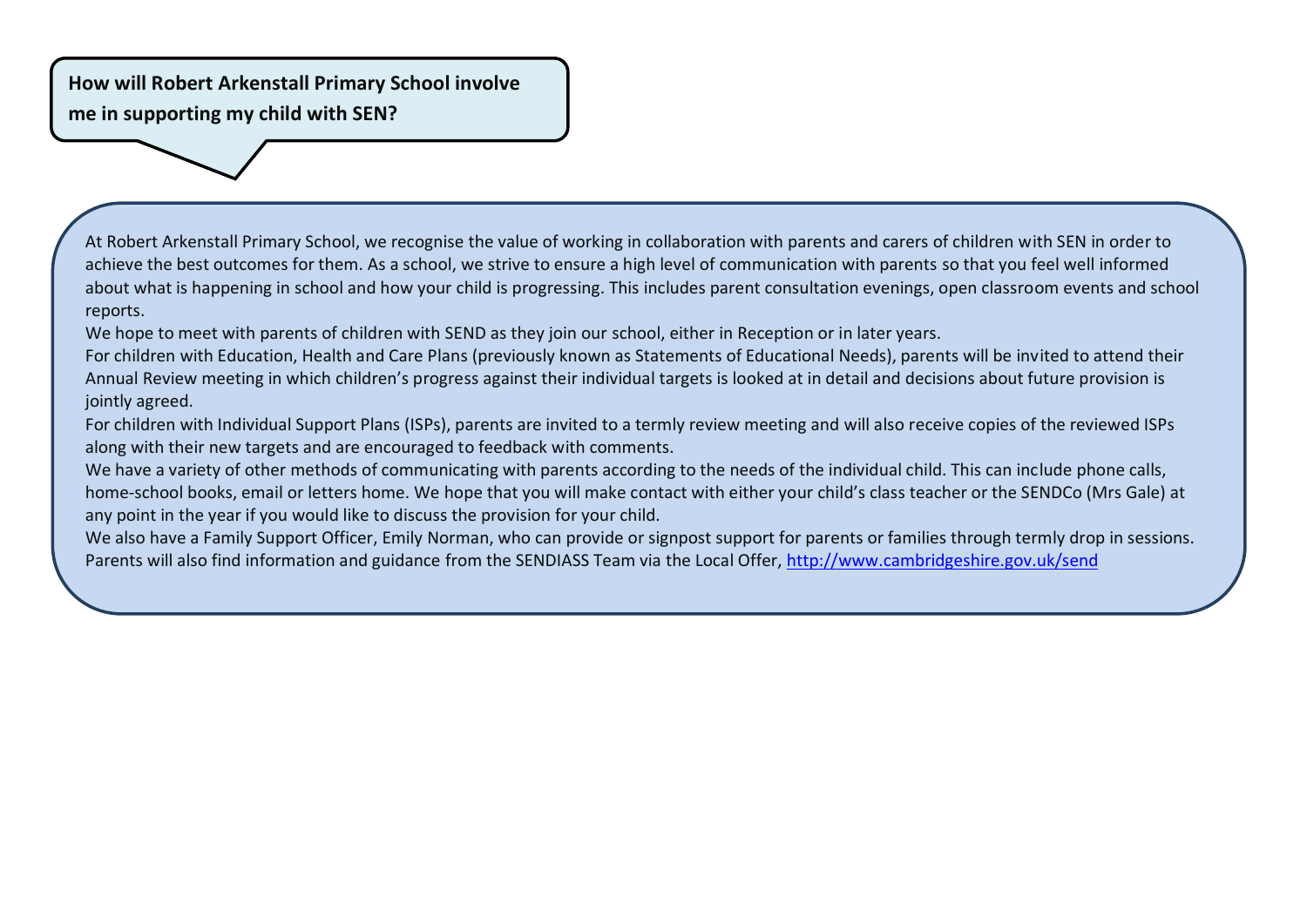**How will Robert Arkenstall Primary School involve my child in decision making?**

**Who could be involved in supporting my child or our family?** 

Robert Arkenstall Primary School, we value the views and opinions of the children in our care. When supporting children with SEN, we aim to talk to our children and fully involve them in the process. We discuss their individual targets and progress with them and make sure we celebrate their achievements with them, however big or small. For children with EHCPs (Education and Health Care Plans), we always share their views within the Annual Review process. These views may be discussed with them before the meeting or, if appropriate, children can come into the meetings to share their views.

Wherever possible, we try to take into account the views, wishes and aspirations of our pupils when discussing outcomes for the child and approaches to achieve them.

In the first instance your child's class teacher, the SENDCo and Teaching Assistants will be involved in supporting your child. The school also has strong links with a range of education, health and social care professionals who can support the process of assessment, target-setting and ensuring that the needs of children with SEN are appropriately met. This includes working with:

- Educational Psychologists
- Speech and Language Therapists
- Specialist Support Teachers
- Family Workers
- Physiotherapists
- Occupational Therapists
- Medical practitioners including Paediatricians and Child and Adolescent Mental Health Service (CAMH)
- Social Workers
- Professionals from the local Children's centre
- School Nurse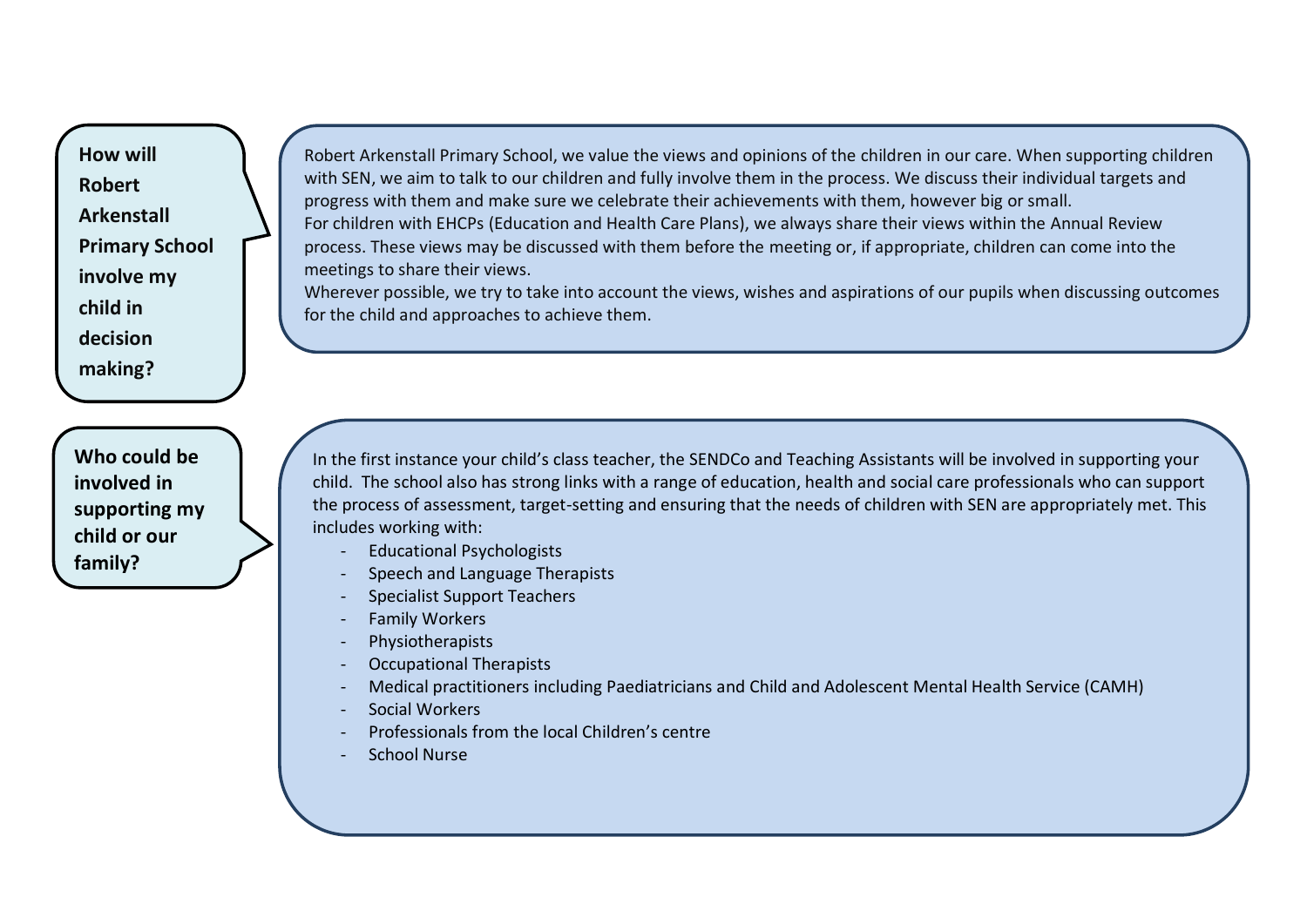At Robert Arkenstall Primary School, we are committed to working in partnership with parents and carers to meet the needs of the children in our school. If you were to have a question or concern about the provision for your child with SEN, in the first instance, we would encourage you to contact your child's class teacher. Should you wish to discuss your concerns further, you could contact the SENDCo or the Head Teacher. In the unlikely event that your concern is not resolved, then please make contact with our Chair of Governors in line with our 'Parental Complaints' policy and procedure.

**What do I do if I have a concern about the provision for my child with SEN?**

**What will happen when my child moves from or to a different school setting?** 

We work closely with local Pre Schools, Nursery and Secondary schools to make the transition as smooth as possible. Steps that are taken to support the transfer include:

- Extra visits for the pupils tailored to suit their individual needs
- Secondary SENDCo attends the Final Review meeting for pupils with an EHCP in the term prior to transfer
- Year 6 Class Teachers and/or SENDCo meet with Secondary SENDCos to share information/records
- Members of staff from the Secondary School may visit Robert Arkenstall and meet with the child
- Parents/Carers can make an appointment to meet the SENDCo and discuss their child and the School's provision
- Relevant information and records are shared and passed on to the next placement

Extra focused learning about aspects of transition is put in place for those who are particularly anxious or who need more support (programme provided by the Specialist Teaching Service).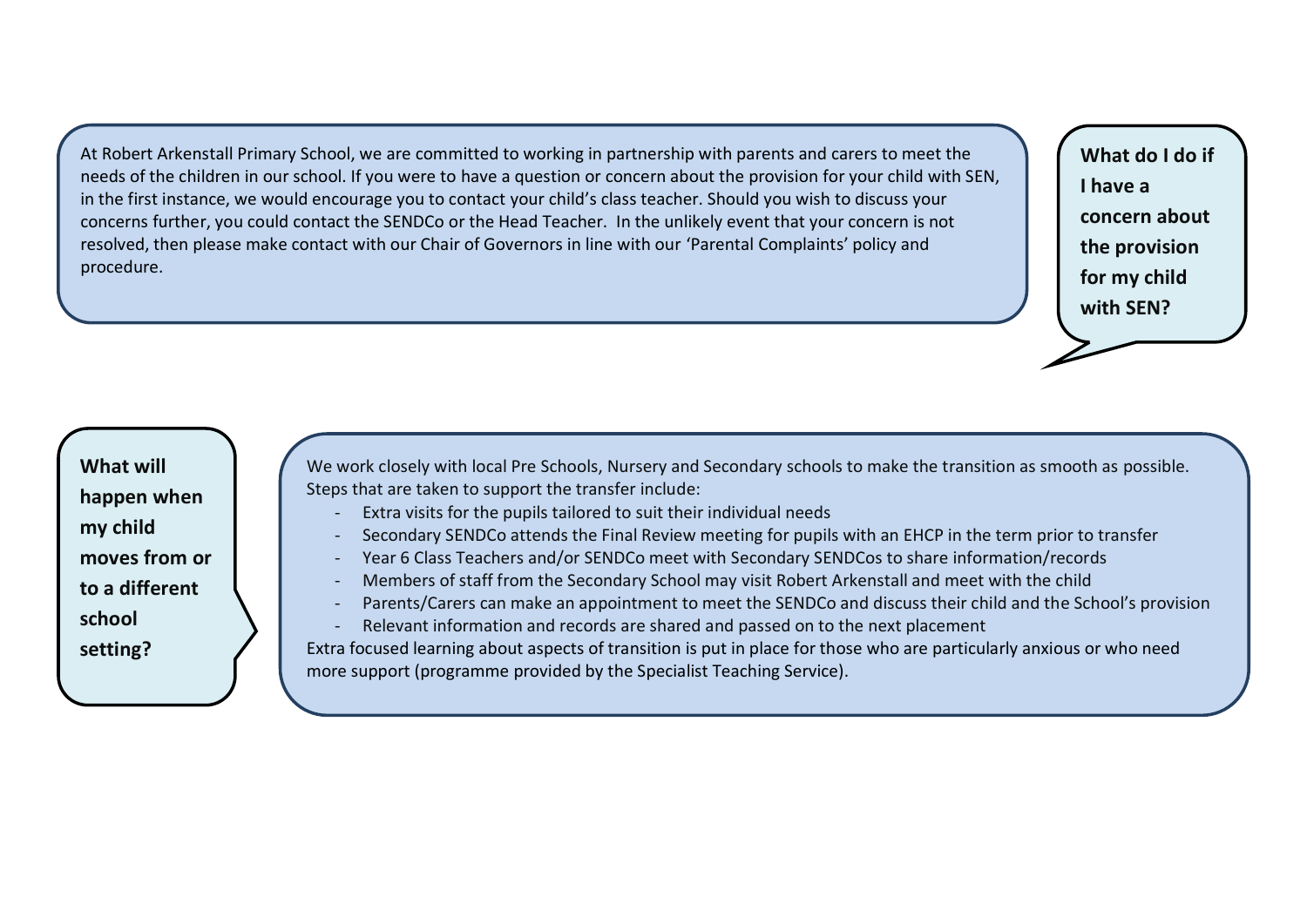The following policies are available on request:

- Special Educational Needs and Disabilities Policy
- Equality Statement
- Equality & Diversity Policy
- Safeguarding Policy
- Behaviour Policy
- Anti-Bullying Policy
- Intimate Care Policy
- Complaints Procedure for Schools

**Are there any associated policies that I might find useful?**